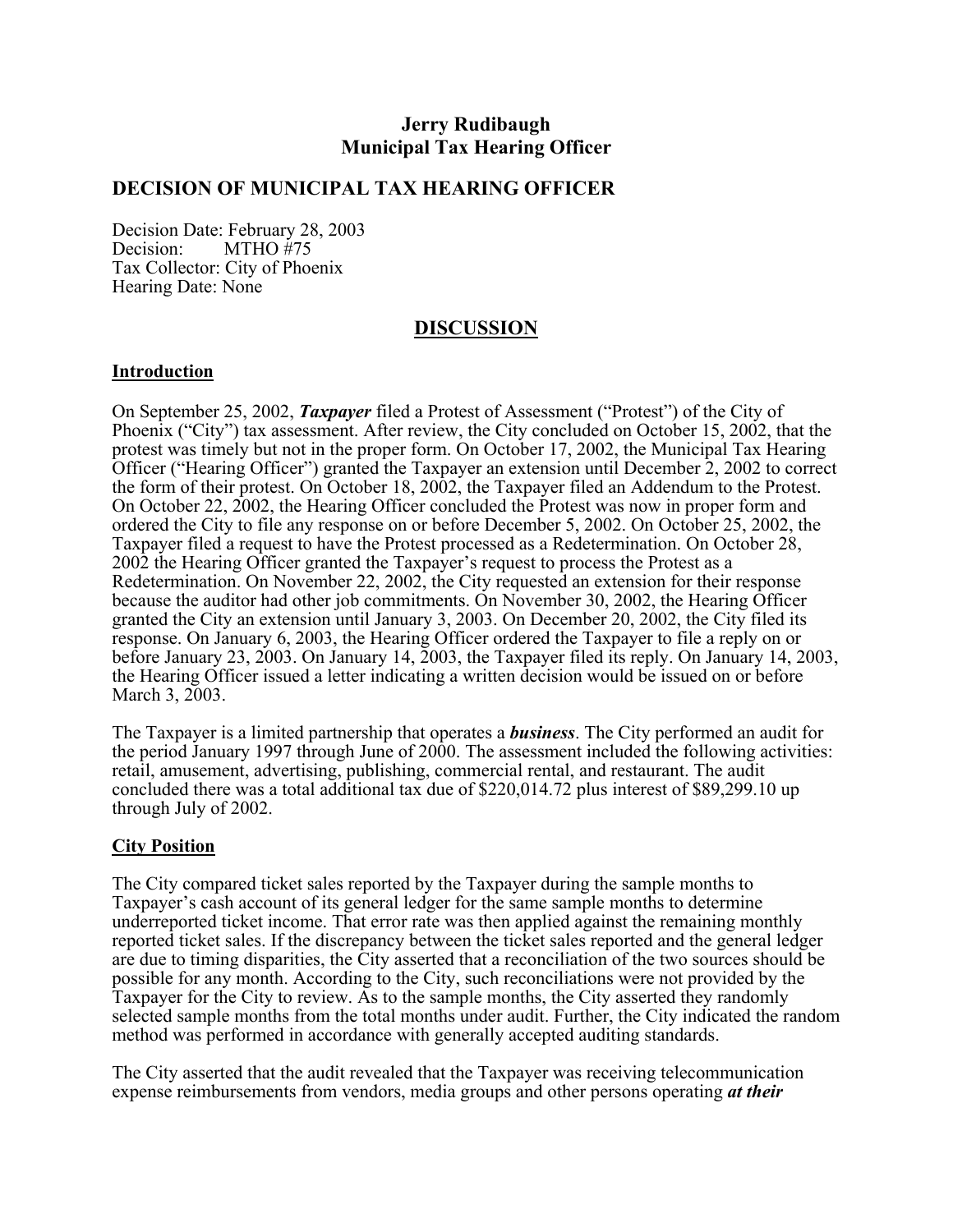*facility*. Initially, the city had assessed the taxpayer as a telecommunications provider. After the Taxpayer opposed an assessment as a telecommunications provider, the City changed the assessment to a tax on gross income from the amusement activity. The City argued that City Code Section 14-410 ("Section 410") states that gross income from the business activity of persons engaging in the business of operating or conducting sport events…are subject to the amusement tax. Further, business is defined in City code Section 14-100 ("Section 100") as all activities or acts, personal or corporate, engaged in and casual to be engaged in with the object of gain, benefit, or advantage, either direct or indirect, but not casual activities or sales. According to the City, the Taxpayer is in the amusement business and thus its receipts from recouping its telecommunications costs are taxable under the amusement classification. The City asserted that the prohibition under Arizona Revised Statute 42-6004 (2) ("Section 6004") does not apply because the City is not taxing interstate telecommunications.

The City concluded the reimbursement of the telecommunications charges are an integral part of the amusement income since all vendors, media groups, and other persons operating within the *Taxpayer's facility* are required to pay this charge.

As to the equipment rented from *Lessor*, the City argued that the Taxpayer is not leasing a motor vehicle but is leasing the mobile production facility equipment that is in the trailer being pulled by the motor vehicle. The City does not dispute that the trailer is covered by the motor vehicle exemption. The City asserted that the State tax ruling cited by the Taxpayer give examples of items that become part of an exempt motor vehicle such as batteries, repair and replacement parts etc. It also gives examples of items that do not become part of an exempt motor vehicle such as safety flares, portable radios and telephones that merely plugged into the vehicle's electrical source. According to the City, the production facility equipment in the trailer may be plugged into the vehicle's electrical source and bolted in place to prevent damage during transportation between locations of use. However, the City argued that it does not become part of the motor vehicle and as a result is not exempt from taxation.

The City disputes the Taxpayer's argument that the signs, panels, etc. attached to the *Taxpayer's facility* is properly taxable as construction contracting and not subject to the use tax. The City asserted that Regulation 14-415.2 ("Regulation 415") distinguishes between contracting and certain related activities. For example, the installation or removal of tangible personal property, which has, independent functional activity, such as artwork installed by bolts, is considered a retail activity. In this case, the installation of the *Mural* will be with bolts into the walls and a proposal for a two-sided opaque banner attached with swedge clamps to pipe in the top and bottom of the vinyl banner. Consistent with Regulation 415, the City argued these items qualify as taxable retail activity. Further, the City indicated that Arizona case law has held that billboards were tangible personal property and not part of the real property on which they were placed. The City argued that the attachment of the *Murals* and signs used by the Taxpayer to advertise their client's business is very similar to the billboards.

The City argued that the invoice from *Vendor* is not for professional services but a taxable retail sale. The City asserted that City Regulation 14-460.4 ("Regulation 460") defines "Professional Services" as services rendered by such persons as doctors, lawyers, accountants, architects, etc. for their customers or clients where the services meet particular needs of a specific client and only apply in the factual context of the client and the final product has no retail value in itself. Examples that are not in a form that would be subject to retail sales would be opinion letters and reports. Examples that are in a form that would be subject to retail sales would be artwork and manuals. Since the invoice from *Vendor* states the animations may not be released or duplicated without written permission, the City argued the animations are in a form that would be subject to retail sales.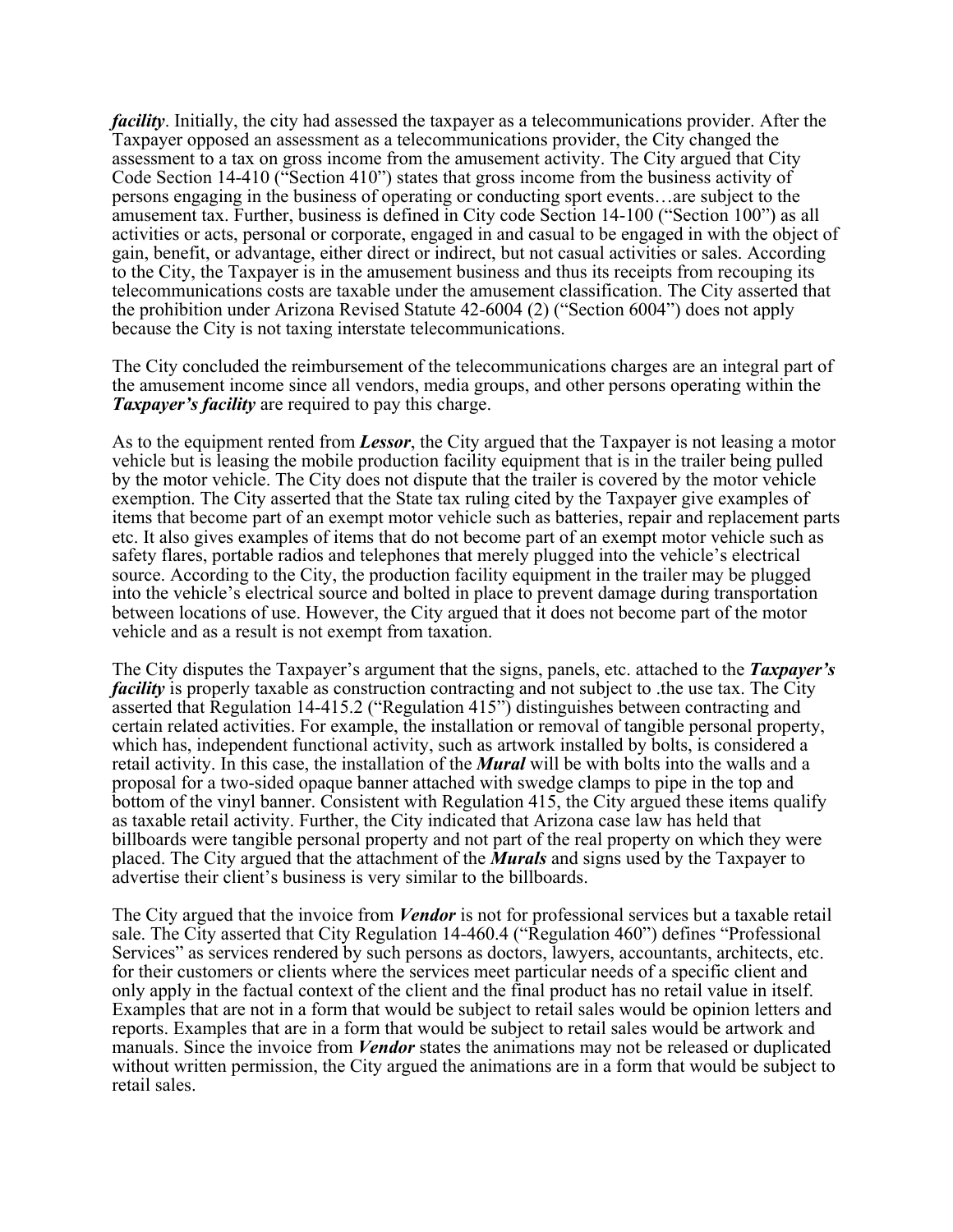#### **Taxpayer Position**

The Taxpayer argued that the City's comparison of the cash account of the general ledger to the ticket reports of the Taxpayer to calculate alleged underreported ticket sales is fundamentally in error. According to the Taxpayer, any discrepancy is the result of timing disparities. The Taxpayer asserted that the timing disparity is supported by the audit since in two of the sample months the Taxpayer's ticket reports exceeded its cash receipt ledger entries and in the other five sample months, the cash receipt entries exceeded the ticket reports. Because of the timing issue, the Taxpayer argued that the City's use of one to two consecutive month sample periods was improper. According to the Taxpayer, the City should have compared the cash account with the ticket reports over the entire audit period or used more numerous consecutive months as sample periods. According to the Taxpayer, ticket revenue reported for sales tax purposes sometimes includes cash receipts not yet reflected in the ticket reports. Conversely, ticket revenue reflected in the ticket reports may be reported for sales tax purposes prior to cash being received and reported in the general ledger. Additionally, the Taxpayer noted that ticket refunds reflected in the ticket reports do not flow through the cash receipts report. As a result, the Taxpayer concluded these two sources are not a valid means of comparison. Because these two accounts cannot be reconciled or validly compared, the Taxpayer objected to the sampling methodology of the City. According to the Taxpayer, the City should have compared the cash account with the ticket reports over the entire audit period or use more numerous consecutive months as sample periods.

The Taxpayer argued that the City's inclusion of taxpayer's reimbursement for telecommunications expenses should not be deemed as taxable amusement proceeds because Section 6004 forbids the taxation of interstate telecommunications. Further, the Taxpayer argued that if it is properly taxable under the telecommunications classification then the taxpayer is entitled to a retail exemption for its purchase of telecommunications equipment utilized within the facility pursuant to City Code Section 14-465 (g) ("Section 465") and 14-110 (a) (3) ("Section 110").

Secondly, the Taxpayer argued that the City improperly imposed the privilege tax under the amusement classification pursuant to Section 410, which includes the business of "operating or conducting ... sports events ... or any other business charging admission for exhibition, amusement, or entertainment". These are separately identifiable and unrelated telecommunications reimbursements charges. According to the Taxpayer, it receives expense reimbursements from vendors, media groups, and other persons operating within the *Taxpayer's facility* for access to a telecommunications system. The Taxpayer asserted these entities are not Taxpayer's paying customers and should not be deemed as business income under the amusements classification. The Taxpayer argued that the City is attempting to tax gross income that it is specifically forbidden to tax.

During the audit period, the Taxpayer rented equipment from *LESSOR* for use within the City. According to the Taxpayer, the rental of equipment from *LESSOR* entails the rental of a motor vehicle subject to the motor carrier tax. The Taxpayer asserted that Section 5860 provides that the payment of the motor carrier fee by a motor carrier exempts the motor carrier from transaction privilege tax. The Taxpayer argued that the equipment contained within the *LESSOR* vehicle is permanently affixed thereto and is properly deemed a part of the exempt vehicle. As a result, the equipment is not taxable.

TPR 95-8 states that radios, speakers, and cellular telephones, which are installed in an exempt vehicle, are exempt. It also indicates that radios and telephones that are merely plugged into the vehicle's electrical source are not exempt. In this case, the Taxpayer argued that the equipment is integrally tied into the vehicle and to other equipment within the vehicle to enable the vehicle to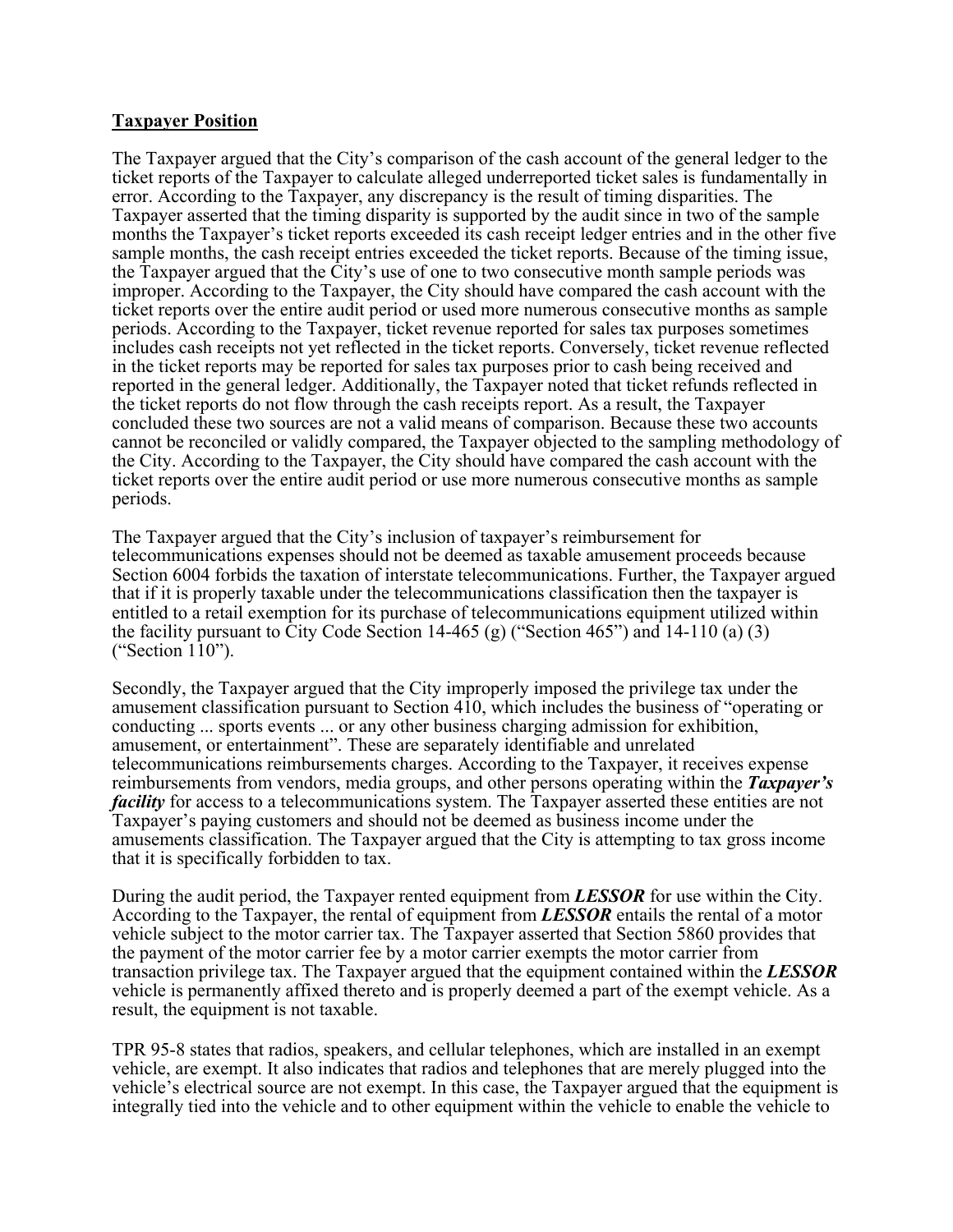function as a production facility. The Taxpayer asserted the ability to move with the traveling *business* is what is required to facilitate the *business's* television productions. According to the Taxpayer, the *business* is not just renting equipment but is renting a mobile vehicle that has a specific functional utility. Since the equipment has become attached to the motor vehicle, the Taxpayer argued the entire vehicle's rental is not subject to privilege tax.

The Taxpayer argued that installation of signs, panels, and etc. attached to the *taxpayer's facility* are properly taxed as a contracting activity and are not subject to the use tax. According to the Taxpayer, these items are intended to remain affixed thereto and are not intended to be reused at other locations. The Taxpayer indicated that the City has relied on case law that involved the ownership of billboards by an entity that did not own the property onto which the billboards were installed. In that case, the court determined that the billboards were personal property with independent functional utility. In this case, the Taxpayer asserted that the signage remains the property of the Taxpayer and was specifically designed for Taxpayer's facility. Further, the Taxpayer argued that there has been no evidence to demonstrate that these signs would ever have an independent functional utility at another location. Because the signage is intended to remain affixed to Taxpayer's facility and because the signage was not designed to be reused at other locations, such items are properly deemed part of the real property and not subject to use tax.

The Taxpayer argued that the creation of customized video animation productions were nontaxable professional services. According to the Taxpayer, custom animations are analogous to custom computer software because it is designed exclusively to the specifications of one customer's unique application. The Taxpayer asserted that Regulation 115. (1) (e) of the Model City Tax Code states that the sale of custom computer software is exempt from privilege/use tax even if it is prepared to the special order of a customer who will use the program to produce copies of the program for sale. It is the subsequent sale that is deemed taxable.

#### **ANALYSIS**

**Issue No.1:** Was City's Use of Comparison Between Ticket Reports and the Cash Account for Sample Months Proper?

Clearly use of randomly selected sample months is a proper auditing technique. While the Taxpayer has complained of a timing disparity between the cash account and the ticket reports, we are not convinced the City's comparison method was not proper. The City has indicated a willingness to review any reconciliation provided by the Taxpayer, however, no reconciliation was provided. For example, the Taxpayer has noted that ticket refunds are reflected in the ticket reports but do not flow through the cash receipts report. This would seem to be an item that the Taxpayer could provide reconciliation but none was provided. As to other timing differences, we would expect those differences to average out over the sample months. The Hearing Officer has not been convinced that the sample months selected by the City would somehow bias the overall result. Based on the above, the Hearing Officer denies Taxpayer's Issue No. 1.

**Issue No.2:** Are Gross Receipts from Reimbursement of Telecommunications Costs Taxable Proceeds Pursuant to Section 410?

According to the evidence presented, telecommunication services are provided to the Taxpayer. The Taxpayer permits vendors, media groups and other persons operating within the *Taxpayer's facility* to have access to the telecommunication services. The Taxpayer pays the total telecommunication bill and then collects the appropriate amount from the vendors, media groups etc. for their share of the bill. Based on the assessment, the Taxpayer has several business activities including amusements, advertising, restaurant, commercial rental, and retail. Just as the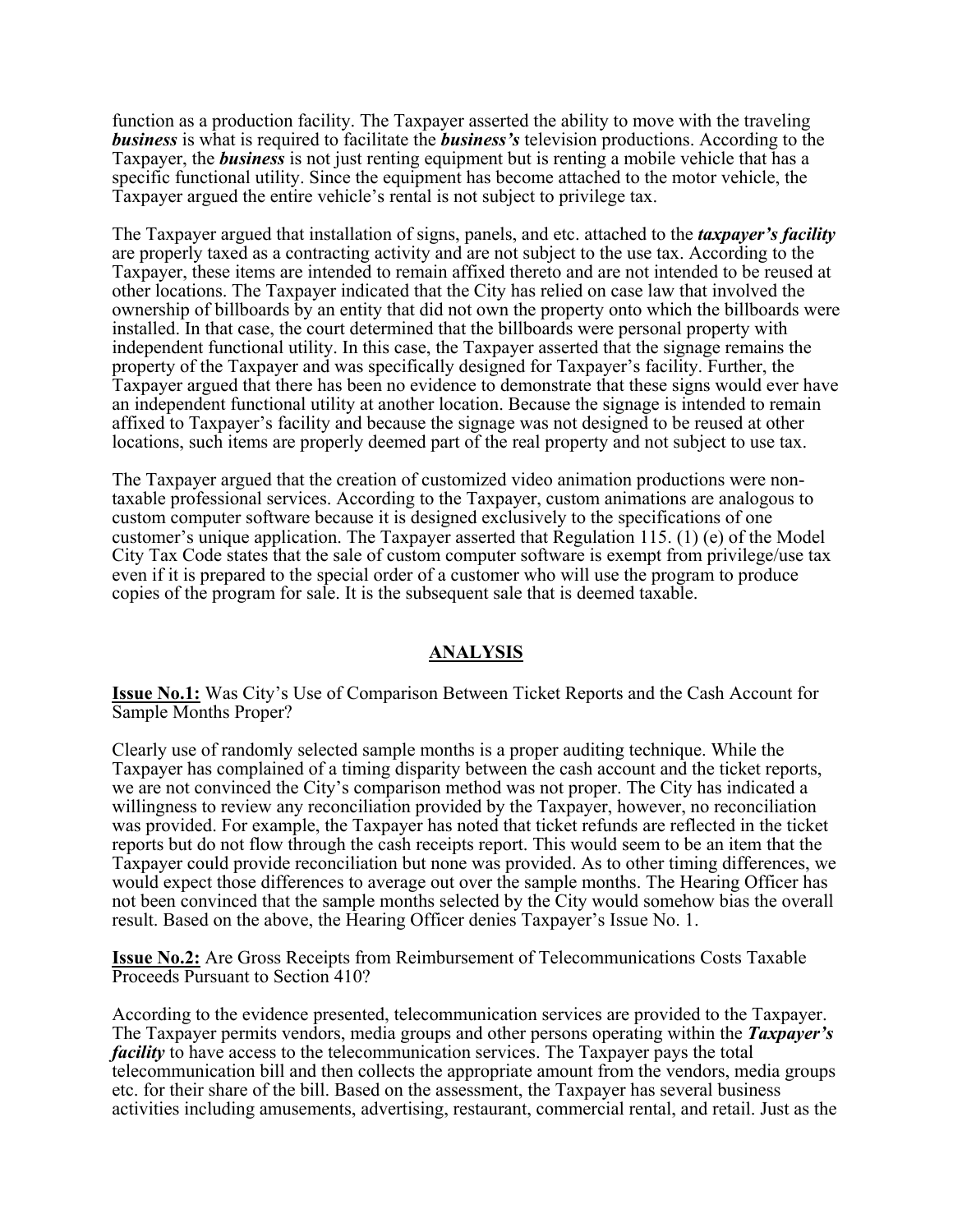other activities were not all lumped into the amusement activity, we do not find the reimbursement for telecommunication expenses from non-amusement customers would be an integral part of t he amusement activity. Accordingly, the Hearing Officer concludes the reimbursement of telecommunications costs from non-amusement customers is not taxable pursuant to Section 410.

### **Issue No. 3:** Is Taxpayer Liable for Use Tax on its Rental Equipment from *LESSOR*?

The parties were in agreement that the equipment was exempt if it became a part of the trailer. In the examples given by the parties, the differentiation is whether or not the equipment can be easily transferred from vehicle to vehicle such as a radio or telephone that is simply plugged into the electrical source or whether it is going to remain with one vehicle such as a radio, speaker, or cellular telephone installed in a vehicle. In this case, we find the equipment has been installed on the vehicle trailer such that it is integrally tied into the vehicle in order to function as a production facility. As a result, the Hearing Officer concludes the equipment has become a part of the trailer and is exempt from use tax.

**Issue No. 4:** Is the Installation of Signage into Taxpayer's Facility Properly Taxable as Construction Contracting or is it Considered as a Retail Activity Subject to the Use Tax?

In reviewing the examples given the signage in this case differs from the billboard examples since the signs are attached to the Taxpayer's facility and the signs do not appear to be useable at another location outside of the Taxpayer's facility. The signage is similar to artwork installed by bolts or similar fastenings. However, the Hearing Officer concludes that unlike artwork the signage would not be useable at another location. Further, the Hearing Officer concludes the ordinary reasonable person would assume the signage belongs to and is part of the facility on which it is located. As a result, the Hearing Officer concludes the signage does not have independent functional utility and the activity is properly classified as contracting and not retail activity. Therefore, the use tax assessment was improper.

**Issue No. 5:** Is the Taxpayer's Purchase of Customized Animations Subject to Use Tax?

The City concluded based on the invoice from *Vendor* that the animations were a taxable retail sale. The language relied upon by the City was: "Neither party may duplicate nor release the animations specified above to any source without written permission for the other party". We concur with the Taxpayer that we cannot conclude from such language that the animations are going to be subject to retail sale. We also concur with the Taxpayer that the custom animations are analogous to custom computer software since it is designed exclusively to the specifications of one customer's unique application. Based on all the above, the Hearing Officer concludes the customized animations are a professional service and not subject to the use tax.

# **FINDINGS OF FACT**

- 1. On September 25, 2002, the Taxpayer filed a Protest of the City tax assessment.
- 2. The City concluded on October 15, 2002 that the Protest was timely but not in the proper form.
- 3. On October 17, 2002, the Hearing Officer granted the Taxpayer an extension until December 2, 2002 to correct the form of their Protest.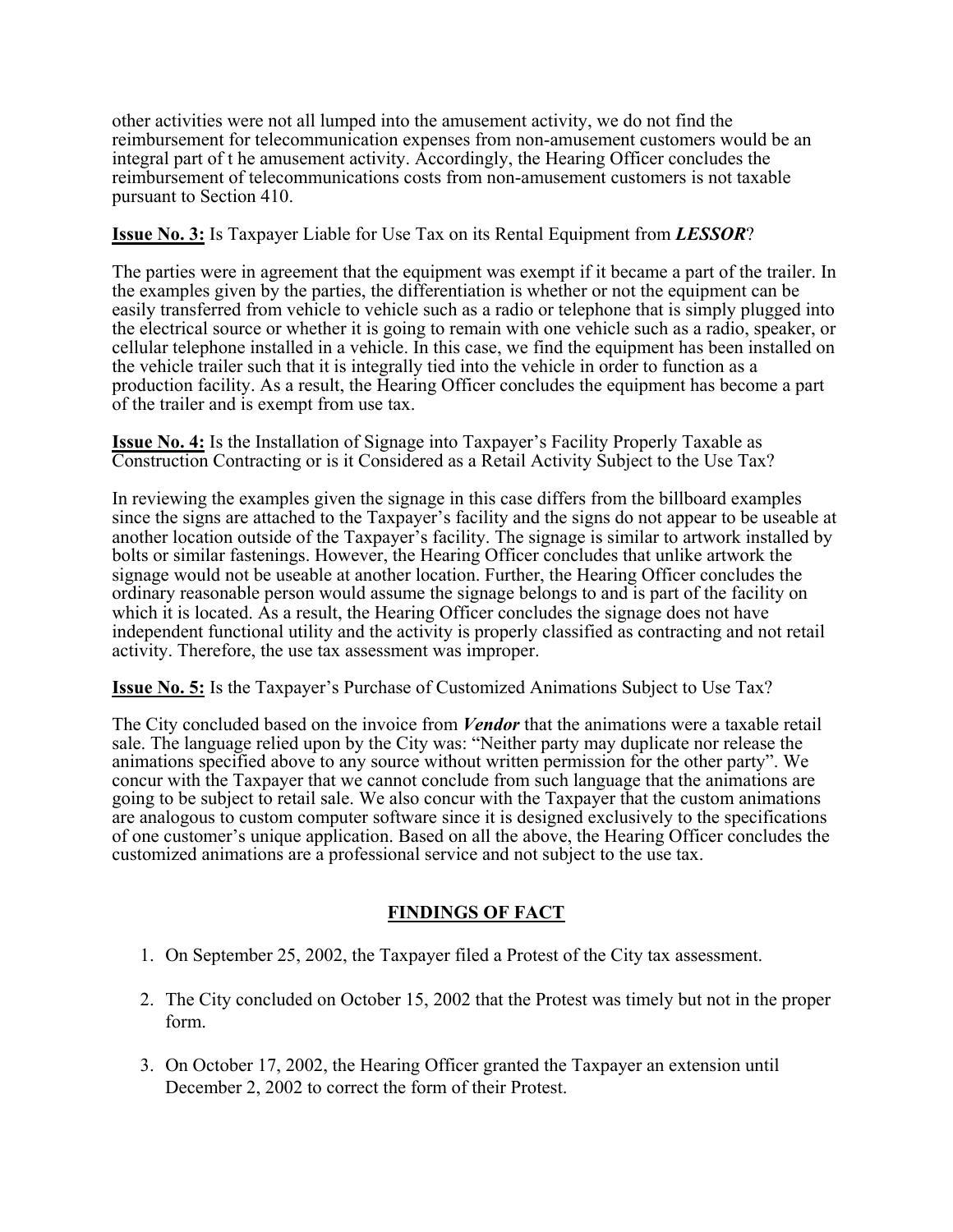- 4. On October 18, 2002, the Taxpayer filed an Addendum to the Protest.
- 5. On October 22, 2002, the Hearing Officer concluded the Protest was now in proper form and ordered the City to file any response on or before December 5, 2002.
- 6. On October 25, 2002, the Taxpayer filed a request to have the Protest processed as a Redetermination.
- 7. On October 28, 2002, the Hearing Officer granted the Taxpayer's request to process the Protest as a Redetermination.
- 8. On November 22, 2002, the City requested an extension for their response because the auditor had other job commitments.
- 9. On November 30, 2002, the Hearing Officer granted the City an extension until January 3, 2003.
- 10. On December 20, 2002, the City filed its response.
- 11. On January 6, 2003, the Hearing Officer ordered the Taxpayer to file a reply on or before January 23, 2003.
- 12. On January 14, 2003, the Taxpayer filed its reply.
- 13. On January 21, 2003, the Hearing Officer issued a letter indicating a written decision would be issued on or before March 3, 2003.
- 14. The Taxpayer is a limited partnership that operates a *business*.
- 15. The City performed an audit for the period January 1997 through June of 2000.
- 16. The assessment included the following activities: retail, amusement, advertising, publishing, commercial rental, and restaurant.
- 17. The audit concluded there was a total additional tax due of \$220,014.72 plus interest of \$89,299.19 up through July of 2002.
- 18. The City randomly selected seven months from the total months under audit to review.
- 19. The City compared ticket sales reported by the Taxpayer during the sample months to Taxpayer's cash account of its general ledger for the same sample months to determine underreported ticket income.
- 20. That same error rate was then applied against the remaining monthly reported tickets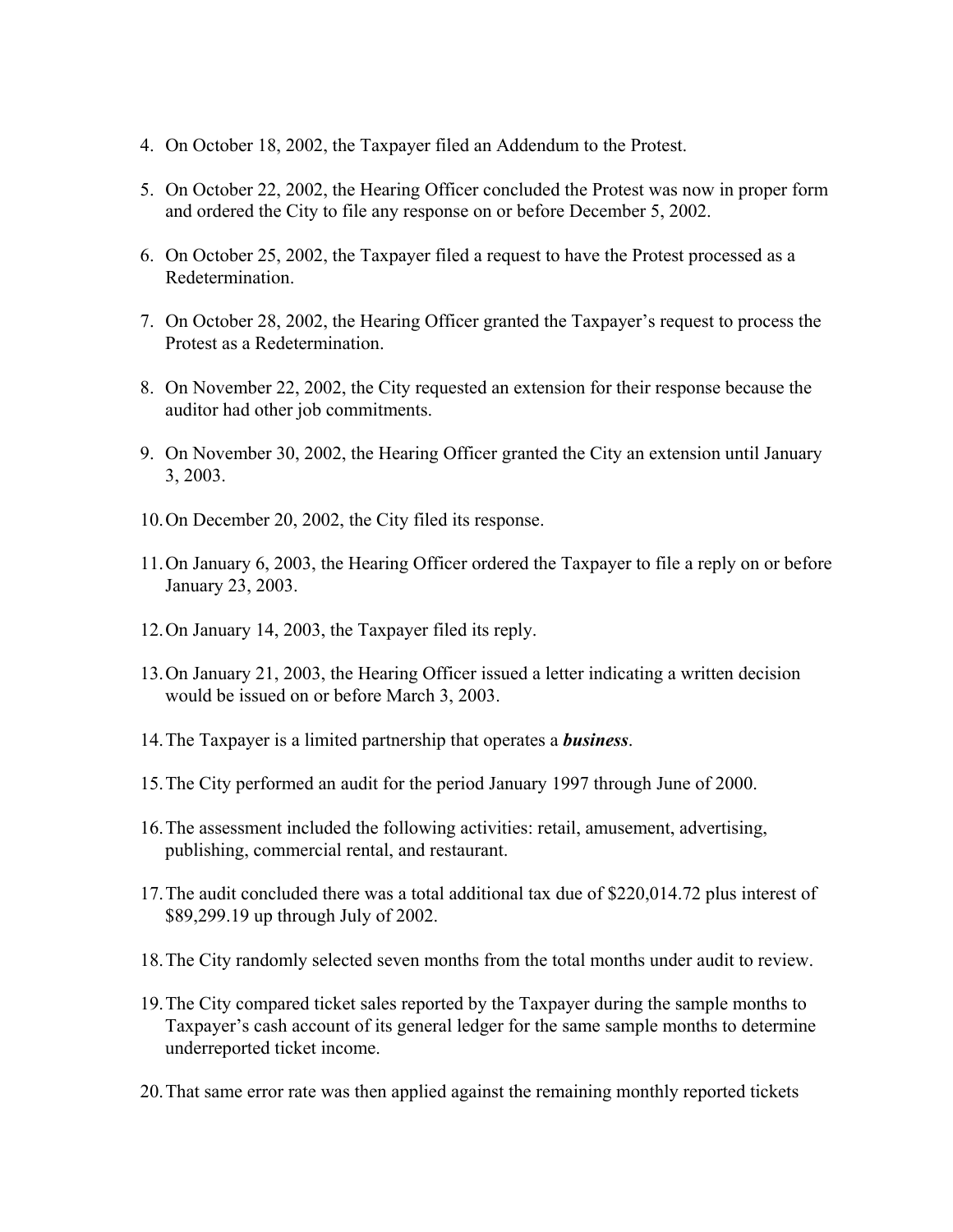sales.

- 21. A reconciliation of the two sources should be possible for any months.
- 22. No reconciliations were provided by the Taxpayer.
- 23. The Taxpayer receives expense reimbursements from vendors, media groups, and other persons operating within the *Taxpayer's facility* for access to a telecommunications system.
- 24. During the audit period, the Taxpayer rented equipment from *LESSOR* for use within the City.
- 25. The equipment from *LESSOR* is permanently affixed to a. trailer being pulled by a motor vehicle.
- 26. The signage installed in Taxpayer's facility is affixed thereto and are not intended to be reused at other locations.
- 27. The animations purchased by the Taxpayer are designed exclusively to the specifications of the Taxpayer.

## **CONCLUSIONS OF LAW**

- 1. Pursuant to ARS Section 42-6056, the Municipal Tax Hearing Officer is to hear all reviews of petitions for hearing or redetermination under the Model City Tax Code.
- 2. Use of randomly selected sample months is a proper auditing technique.
- 3. There was not sufficient evidence to demonstrate that the sample months selected by the City resulted in a bias to the overall result.
- 4. The Taxpayer's protest of the City's use of sample months to compare ticket reports and the cash account should be denied.
- 5. Section 410 authorizes a tax on the gross income from the business activity of persons engaging in the amusement business.
- 6. The reimbursement for telecommunications expenses from non-amusement customers is not an integral part of the amusement business.
- 7. Tangible personal property that becomes part of the motor vehicle is exempt from use tax pursuant to ARS 42-1310.01.
- 8. The *LESSOR* equipment has been installed on the vehicle trailer such that it is integrally tied into the vehicle in order to function as a production facility.